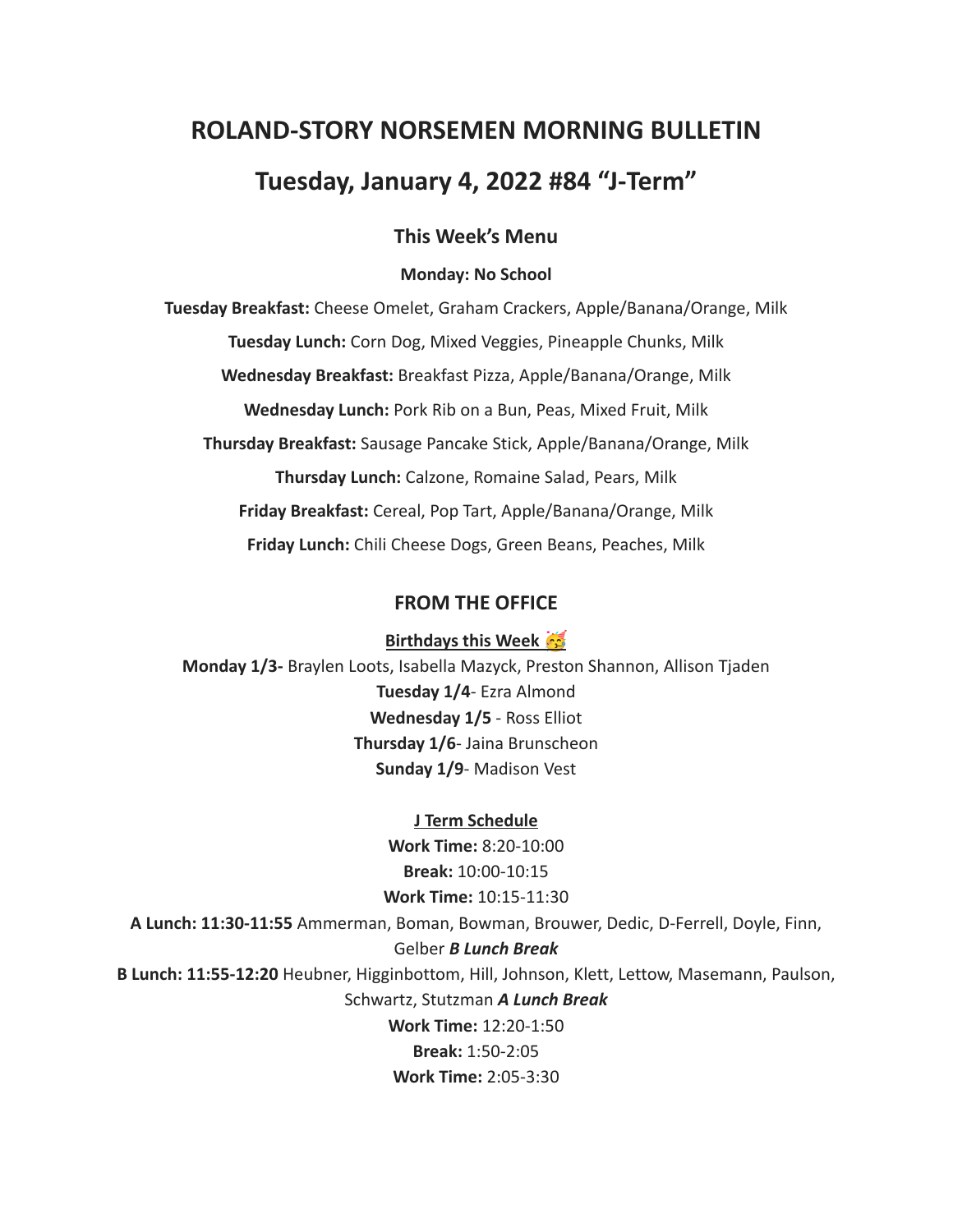

**[COUNSELOR FOLDER](https://docs.google.com/document/d/1vmwczNPbDzXe9vFaG5LJMQ7NYDv-i4oQJHybqA65TUc/edit?usp=sharing) (9-12)-Click here**



**Do you like working with mechanics?** Check out this great educational and career opportunity. There is a program in Boone. See Mrs. Heisterkamp.

<https://vanwall.com/tech-programs/>

# **Scholarship**

[IES Central Iowa Chapter Scholarship](https://drive.google.com/file/d/1TOCO584mY9ObCqCNa6kBs_Yjrn4wPSdj/view?usp=sharing)- \$500 or \$1,000 due 2/21. Going to ISU or U of I for engineering.

# **ATHLETIC ACTIVITIES FOR THE WEEK**

### **Tuesday 1/4/21**

JV Boys Basketball vs Iowa Falls-Alden @ Roland Story High School North Gym 4:30pm JV Girls Basketball vs Iowa Falls-Alden @ Roland Story High School South Gym 4:30pm JV2 Boys Basketball vs Iowa Falls-Alden @ Roland Story High School South Gym 5:45pm JV2 Girls Basketball vs Iowa Falls-Alden @ Roland Story High School South Gym 7:00pm Varsity Girls Basketball vs Iowa Falls-Alden @ Roland Story High School North Gym 6:00pm Varsity Boys Basketball vs Iowa Falls-Alden @ Roland Story High School North Gym 7:30pm

#### **Thursday 1/6/21**

JV2 Girls Basketball vs Gilbert and Newton @ Roland Story High School North Gym 5:00pm JV/Varsity Wrestling Triangular @ Iowa Falls-Alden High School 6:00pm JV2 Boys Basketball @ Greene County High School 6:00pm JV Boys Basketball @ Greene County High School 7:15pm